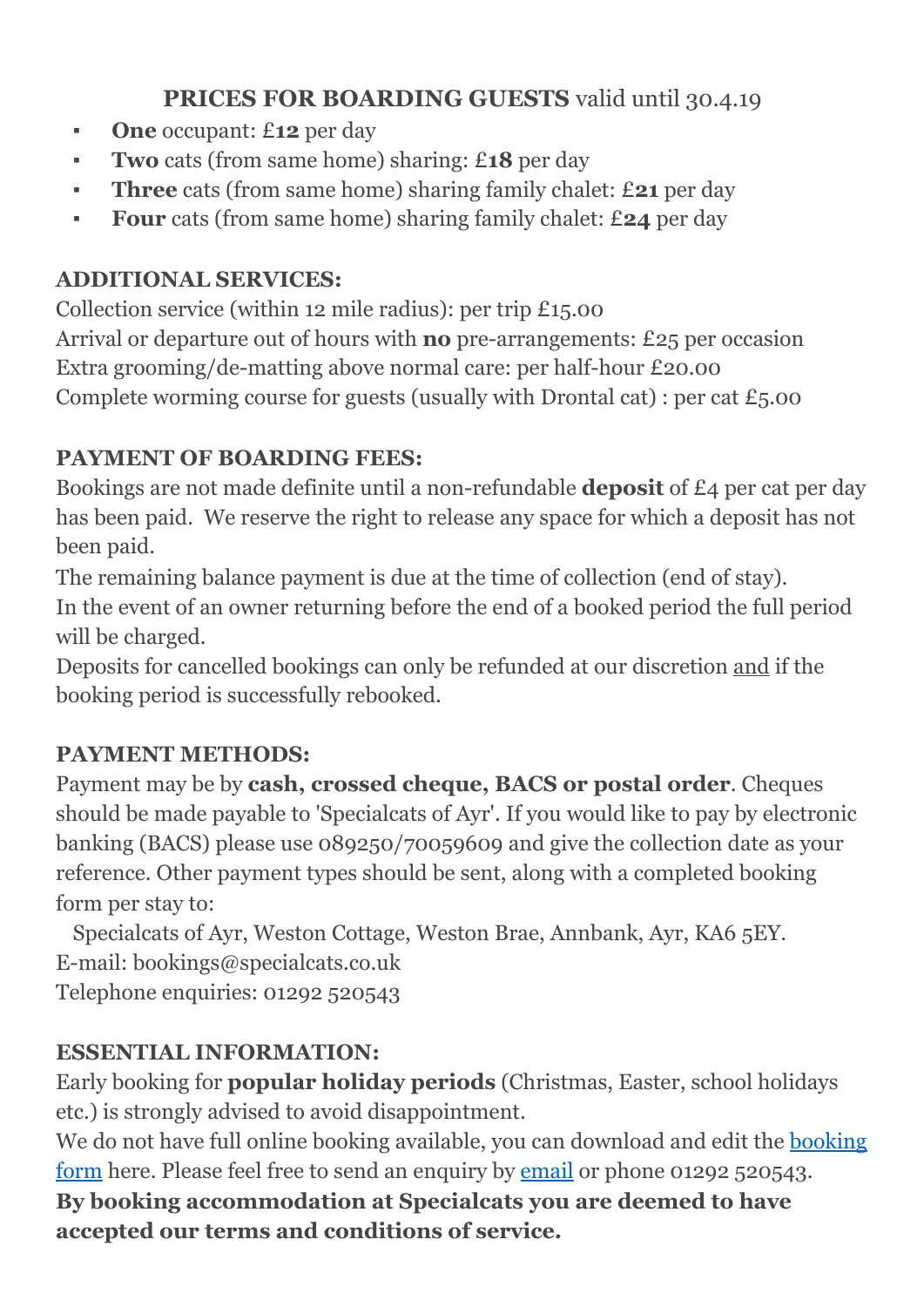# **Terms and conditions of booking with Specialcats of Ayr.**

**The following lays out what you can expect and our responsibilities to each other.** 

- We will look after your pet to the best of our experience and ability using the **information** you give us, the individual **response** from your pet and vet advice.
- **Food, bedding, heating, accommodation, care, insurance and grooming** (general coat and claw care) are all included. Matted coats will be charged as an extra task and must be pre-booked to allow us to schedule this in.
- **Fees** are charged for both the day of arrival and day of departure to allow for essential disinfection and airing time, and for preparation and pre-heating of chalets. When a booking is made we fix a date for collection. Earlier collection can be arranged but the charges for the full period remain payable. Collection outwith our normal hours of 10-12 / 5-6 with **no** pre-arrangement will incur a surcharge.
- There is no extra charge for **prescription** or unusual **diets** but a minimum of 7 days notice is required to allow us to source them please.
- All cats must have current **vaccinations** for feline enteritis and cat 'flu (FVR/ FCV), to the recommendation of their vet. The vaccination course should be completed at least ten days before the date of boarding. Vaccination certificates should be presented for inspection on arrival at the cattery. Please telephone if this is a problem. If you cannot present evidence of current vaccination we may not be able to board your cat and any booking deposit will be forfeit. We understand that there will be special cases such as immune-suppressed cats where the vet may advise against vaccination. In this case a letter from the vet with reasons and confirming fitness to board is sufficient.
- You will tell us of any recent changes to your **pet's health or of known behaviour issues** which might affect how we care for them. Pets must be fit to board and if we have any doubt we reserve the right to refuse boarding.
- If a pet is found to have parasites such as **fleas or worms** we will treat the pet at your expense with a product recommended by our vet.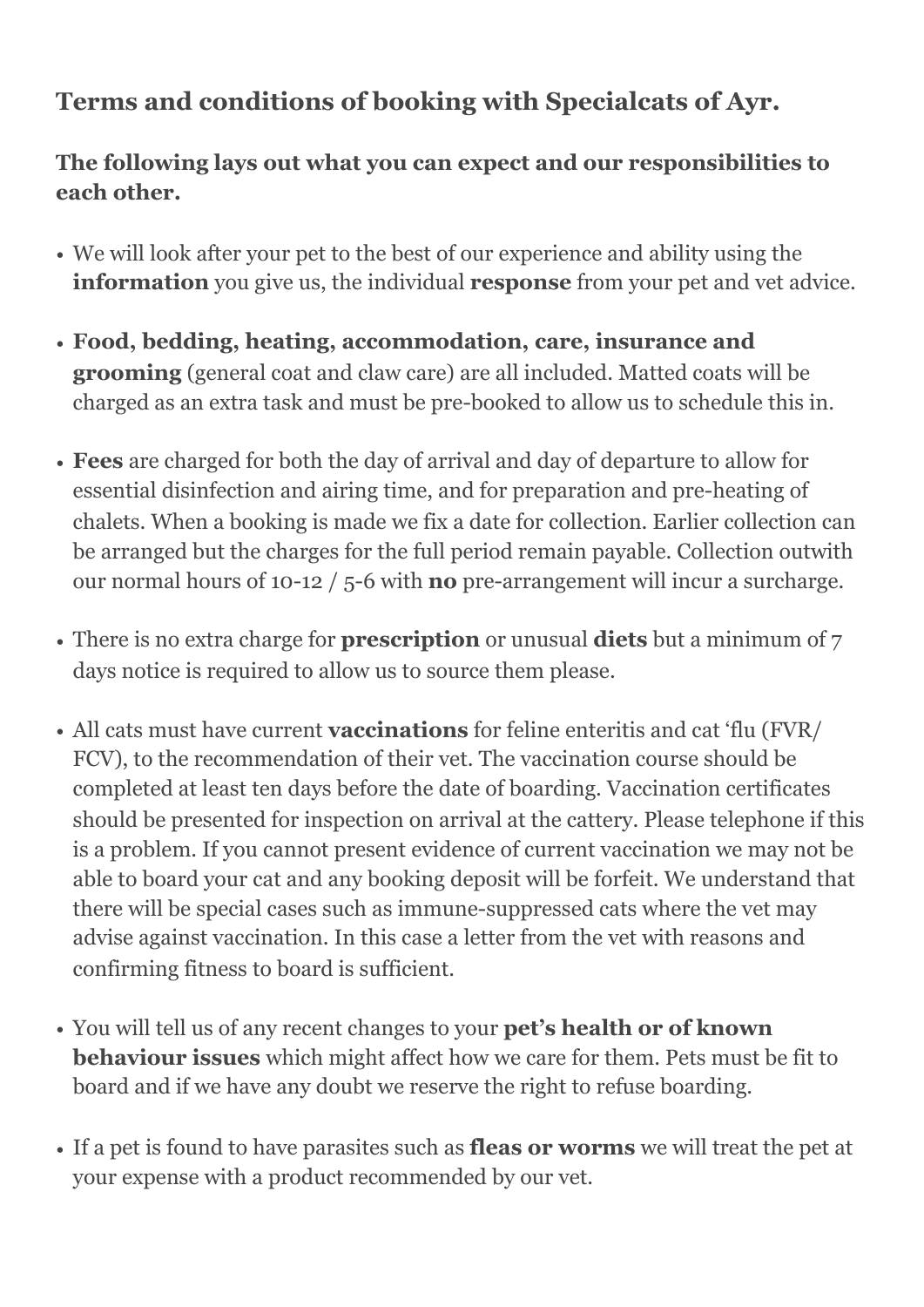- Only cats from the same household who get along may share a chalet, to the capacity of that chalet. Where 2 or more **cats are booked to share** a chalet together and the close proximity proves to be an issue for their care, we must act for their best interest and reserve the right to separate them if this is necessary and possible. The extra accommodation expense is the responsibility of the owner and will be charged at the rate prevailing at that time.
- We have **responsibility to your pet** under the Animal Welfare (Scotland) Act 2006 and under the conditions of our boarding licence. In the event of a pet **becoming ill** whilst in our care, your own vet will be consulted. We will arrange transport to the vet at your expense. If it is reasonable to do so, your own vet will be used for any treatment required. Where your vet is more than 30 minutes drive away, we will use our own vet who can liaise with yours for medical history. We require you **give us permission to contact your vet**. Subsequent veterinary treatment decisions are best between vet and owner so we require you give us a **contact number and/or email address**. If we do not receive prompt response we will act on the vet's advice in your place. Our cattery insurance cover can be provided on request. It does not cover pre-existing conditions, kittening and vaccinations. The limit for veterinary fee cover (in 2018) is £2000 per cat.
- **Belongings** brought from home to help settle pets such as beds, bowls, toys, should be washable and are left at the owners' risk.
- **Medications** should be brought in a labelled air-tight container with clear instructions for administration and the name of the pet for whom it is intended. Having the pet's photo on the box is also helpful. It is preferable that you use the vet's original containers with instruction on. Sufficient medication should be provided for the duration of stay. Let us know if we need to contact your vet as regards progress.
- We take **photographs** of your cats for identification purposes. If you would like a copy file of any decent photo let us know. We only post photographs of pets on our website and social media with the permission of owners and after they have returned home. Pet portraiture may be arranged on request at an extra charge.
- If a pet is left for more than 7 days beyond the booked departure date **without contact** from the owner or their representative they will be deemed to have been **abandoned**. We will then follow procedures to rehome or relocate them via a vet or rescue centre. All boarding fees and costs incurred up to the time of rehoming remain the responsibility of the owner.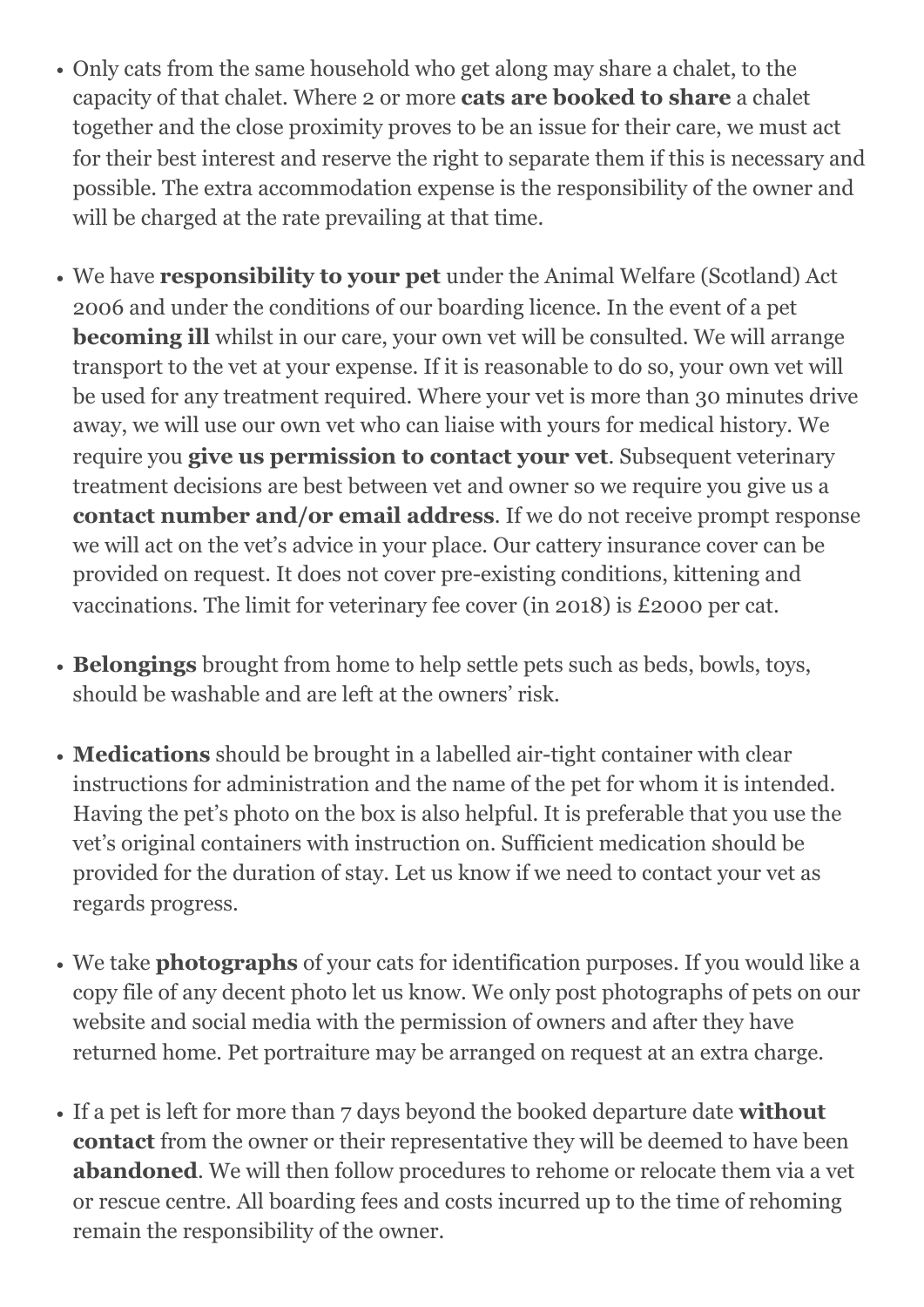- Early/late arrivals or departures must be advised by telephone or email and may be subject to a supplementary charge.
- When **transporting your cat** please ensure he/she is in a secure basket or container or wearing a properly fitting harness. Travel can be stressful for a cat. You can lessen the stress by using pheromone sprays on baskets; by rehearsing the route to us using online mapping and by visiting by yourself; then try visualising or telling your cat where you are heading, letting your cat know how relaxed and safe he will soon feel.
- **• Payment of boarding fees:** Bookings are not made definite until a nonrefundable **deposit** of £4 per cat per day has been paid. We reserve the right to release any space for which a deposit has not been paid within 7 days of enquiry. The remaining **balancing payment** is due at the time of collection (end of stay). In the event of an owner returning before the end of a booked period the full period will be charged. **Deposits for cancelled bookings** can only be refunded at our discretion and if the booking period is successfully rebooked.
- **• Payment methods:** Payment may be by cash, crossed cheque, BACS or postal order.
- Our contract is governed by the **Law of Scotland**.
- We reserve the **right to amend and edit** our Terms and Conditions as necessary. These Terms and Conditions apply to the exclusion of any other terms that the owner seeks to impose or incorporate, or which are implied by custom, practice or course of dealing.
- Our Data Protection Policy : (see below)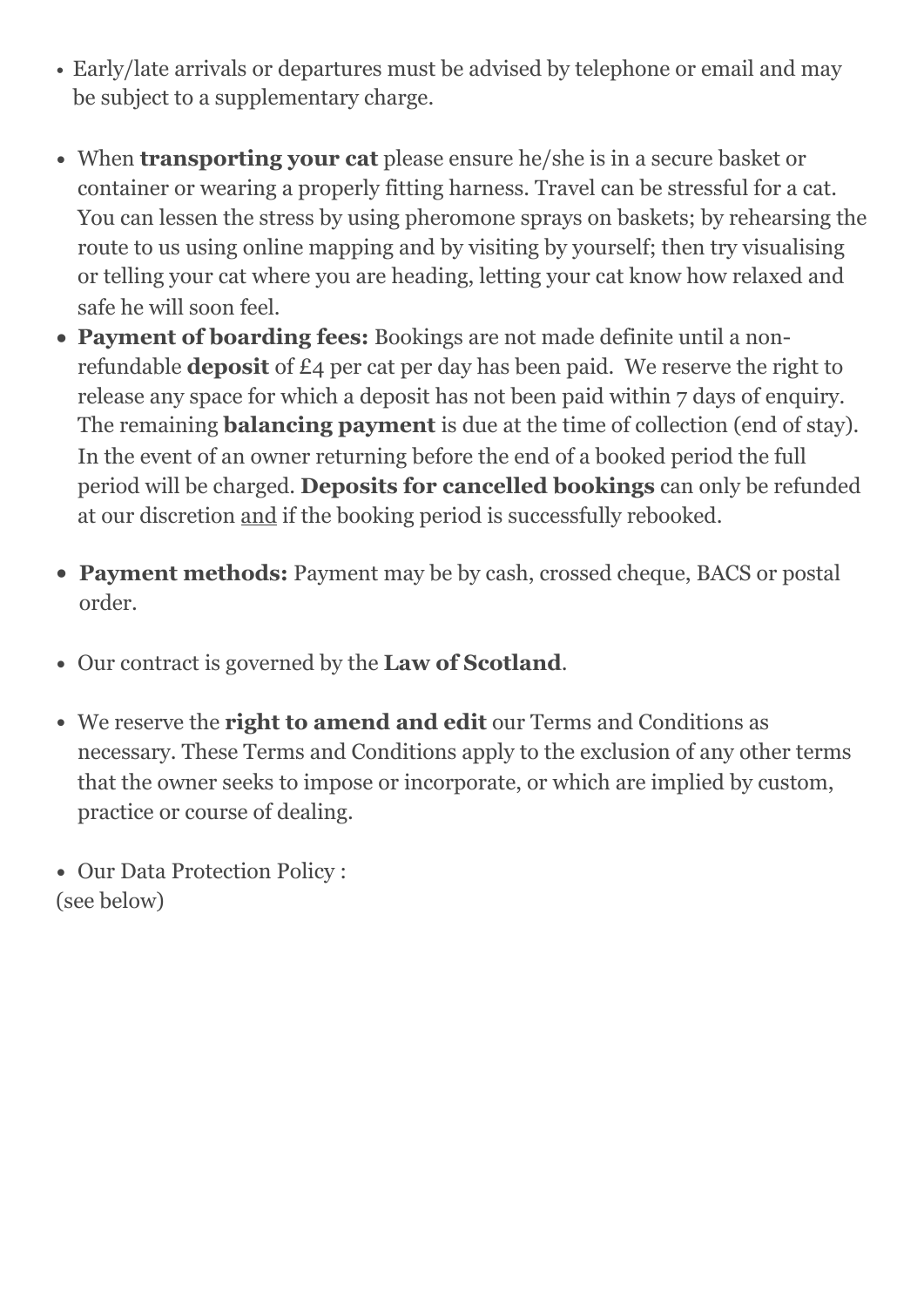## *Whats this form about?:*

We are committed to protecting your privacy. We will only use the information that we collect about you lawfully (in accordance with the **General Data Protection Regulations**).

We must give you data protection information when we ask you for personal data.

## *Why do we keep personal data?*

We collect information about this because of **legal obligation under section 61(2) of The Animal Health and Welfare (Scotland) Act 2006, Animal Boarding Establishments Act 1963 and conditions of our Animal Boarding Licence.** The holding of your data is necessary for us to comply with the law; to assist in good animal care; in dialoguing with your vet if necessary for the care of your pet and to provide you with the best service possible.

We require your **consent** to continue to hold your data beyond 2 years from the boarding dates and to effect future bookings using your old records. When you rebook, legal obligations re data are again in force.

Your personal information forms part of the **contract** between us. So we have three reasons mentioned above to hold your data, the primary one being our **legal**  obligation.

## *What personal data do we keep?*

The type of information we are legally required to collect about you includes **your name, your address, email address and your phone number, which vet you use and a local emergency contact phone number.** 

We will never collect additional information about you without informing you of this beforehand.

## *Accessing and correcting data held by us*

The data we hold will be accurate and up to date. You can check the information that we hold about you by emailing us. If you find any inaccuracies we will delete or correct it promptly.

#### *How do we hold this information?*

The personal information that we hold will be held in accordance with our internal security policy and the law.

## *Who else might see it?*

We will inform you of any 3rd party information controllers who rely on your consent such as Mail Chimp and we will ensure they use up to date security procedures to